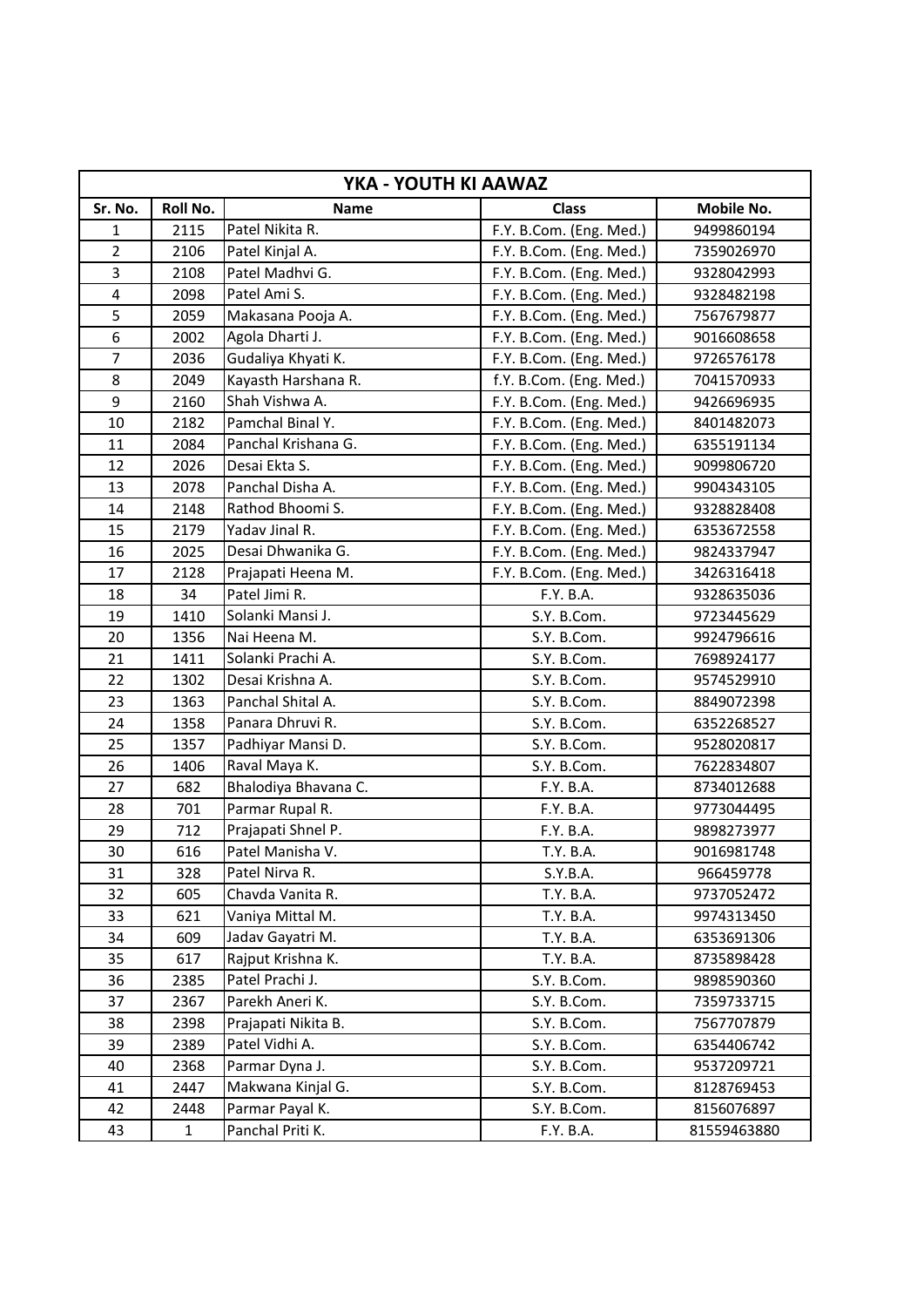| 44 | 181  | Bharwad Daxa V.                                                      | F.Y. B.A.   | 7016771248 |
|----|------|----------------------------------------------------------------------|-------------|------------|
| 45 | 92   | Desai Hinal S.                                                       | F.Y. B.A.   | 7096739651 |
| 46 | 93   | Mistri Stuti N.                                                      | F.Y. B.A.   | 9773030197 |
| 47 | 178  | Gangdev Madhvi R.                                                    | F.Y. B.A.   | 9316039101 |
| 48 | 163  | Parmar Nikita R.                                                     | F.Y. B.A.   | 9638069115 |
| 49 | 167  | Rajput Prachi M.                                                     | F.Y. B.A.   | 9909208679 |
| 50 | 18   | Solanki Amisha P.                                                    | F.Y. B.A.   | 7984567249 |
| 51 | 1421 | Vithani Pinal G.                                                     | S.Y. B.Com. | 7043709159 |
| 52 | 2328 | Dungarani Shital V.                                                  | S.Y. B.Com. | 7203952355 |
| 53 | 1350 | Laniya Krinal G.                                                     | S.Y. B.Com. | 9824384066 |
| 54 | 602  | Baheti Nandani R.                                                    | T.Y. B.A.   | 9712650111 |
| 55 | 613  | Parmar Hetal K.                                                      | T.Y. B.A.   | 777806630  |
| 56 | 2042 | Gunsaiwal Manju B.                                                   | F.Y. B.Com. | 8320900630 |
| 57 | 114  | Oza Rcyni D.                                                         | F.Y. B.A.   | 9904969551 |
| 58 | 2020 | Chorotiya Pinki A.                                                   | F.Y. B.Com. | 8238597733 |
| 59 | 45   | Soni <iral p.<="" td=""><td>F.Y. B.A.</td><td>9558677034</td></iral> | F.Y. B.A.   | 9558677034 |
| 60 | 36   | Prajapati Asha R.                                                    | F.Y. B.A.   | 8154025152 |
| 61 | 24   | Bharwad Nikita S.                                                    | F.Y. B.A.   | 9737989930 |